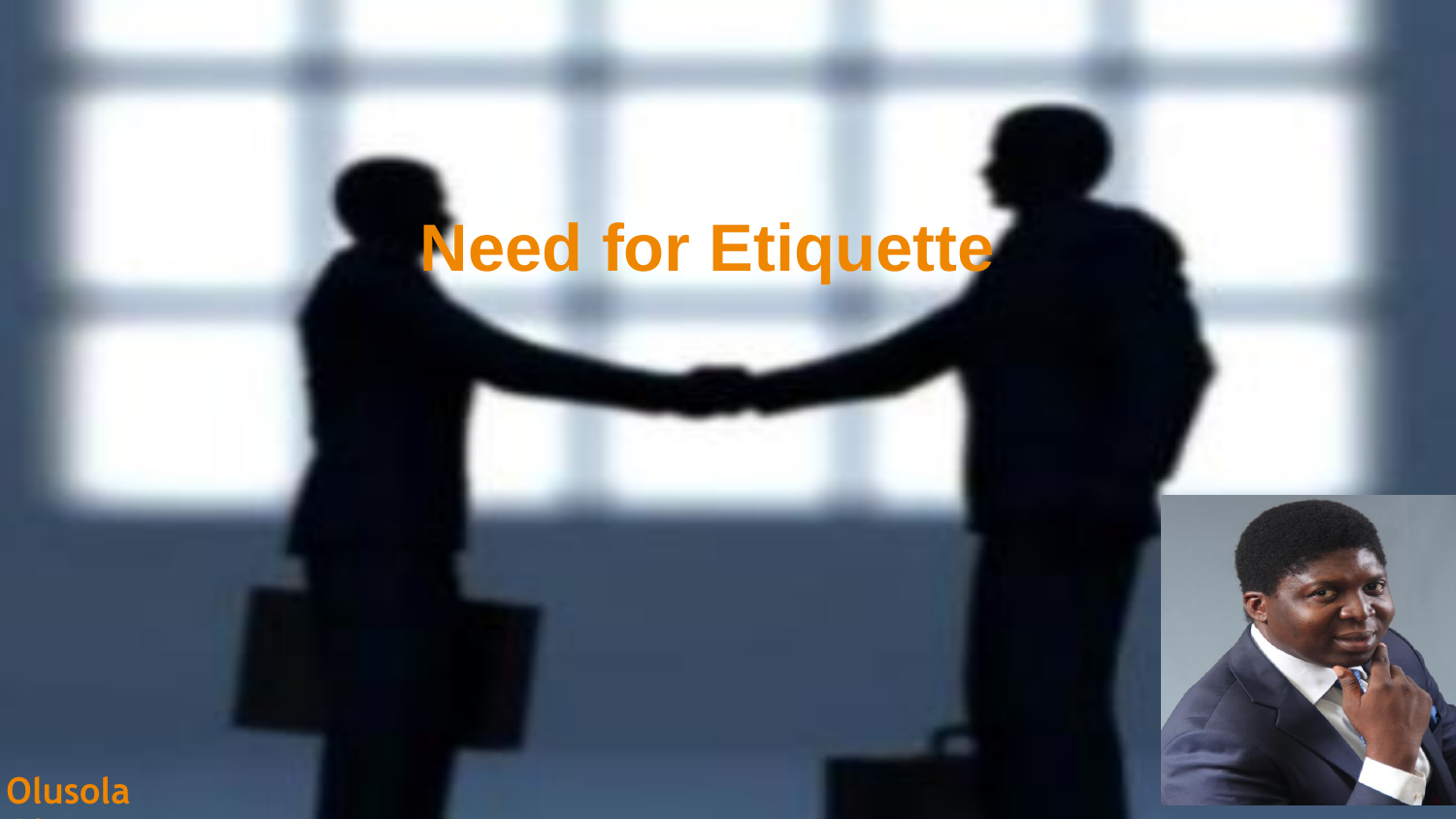## **Need For Etiquette**

- ❏ Business etiquette encourages solidarity, fellowship and unity among the people in the company and when people work together they achieve greater heights and gain more success for themselves and the company they work in.
- Business etiquette is the glue that binds people and keeps them happy in an otherwise stressed out job and market environment.

Through the practice of business etiquette, a company and its employees earn respect and trust from customers, other key players in the market, stakeholders and also learn to respect and appreciate each other more.



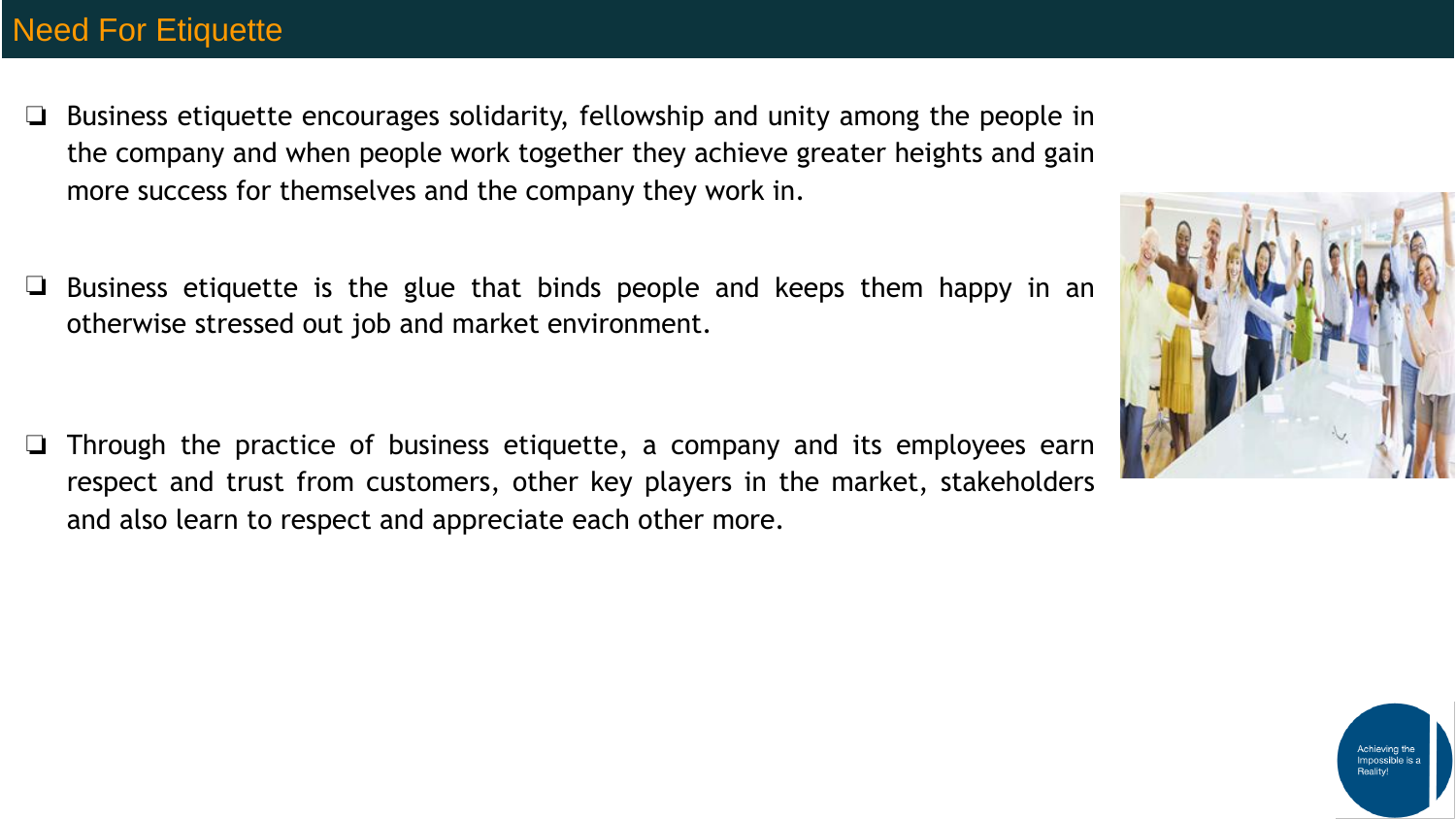- ❏ People and companies that display good business etiquette are considered to be professional, respectful and serious about their job and relationships with their customers, company and co-workers.
- When people in an organization work and conduct themselves within the framework of business etiquette they give lesser preference to their own communication styles, culture and management inclinations, thereby keeping biases, prejudices and self-centred behaviour aside.

❏ Being aware of business etiquette would entail that communication via these channels- online chats, social media, email and other virtual communications is clear, precise, concise and meticulously written.



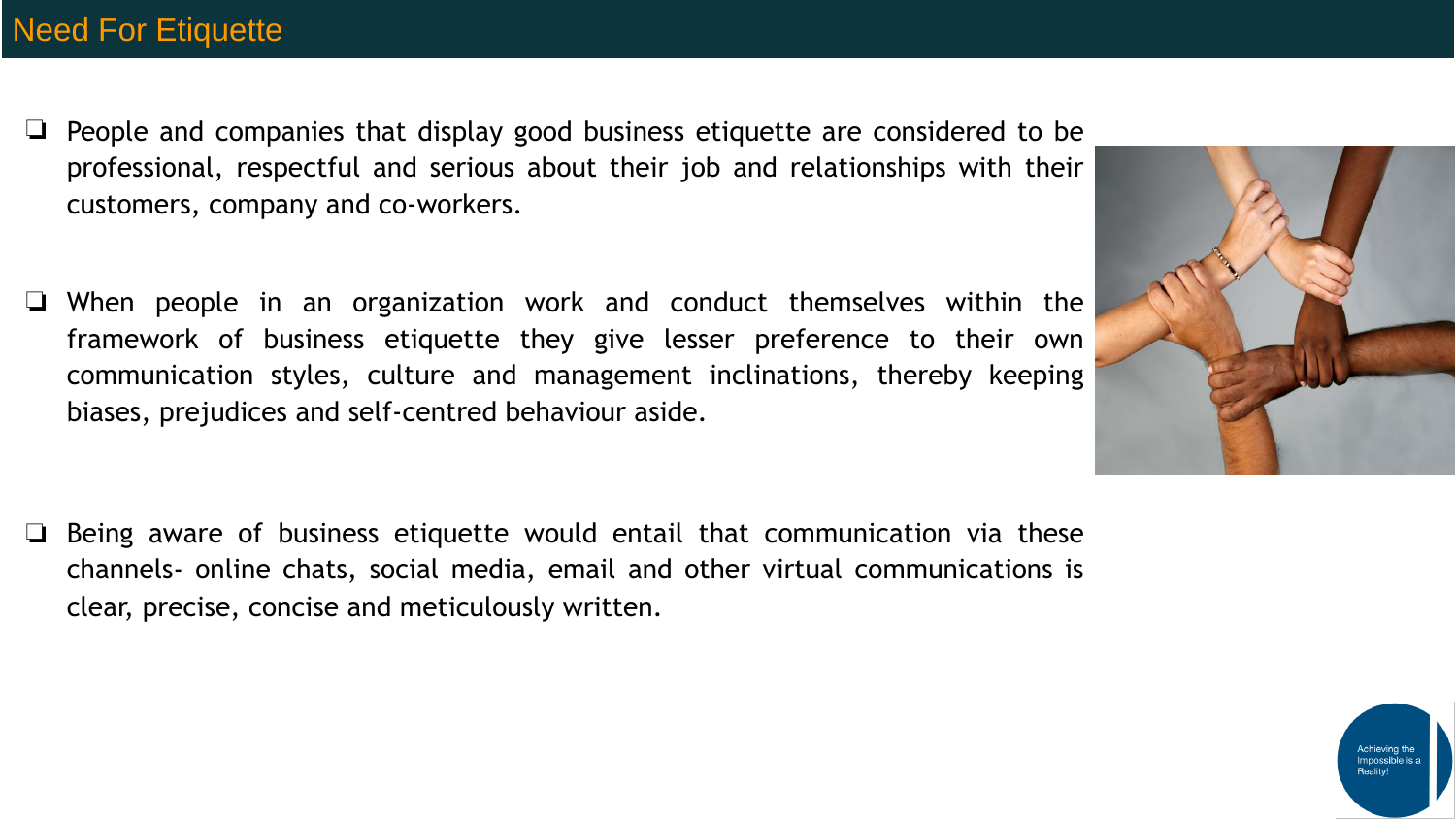**Good manners are just a way of showing other people that we have respect for them.** 

**-Bill Kelly-**